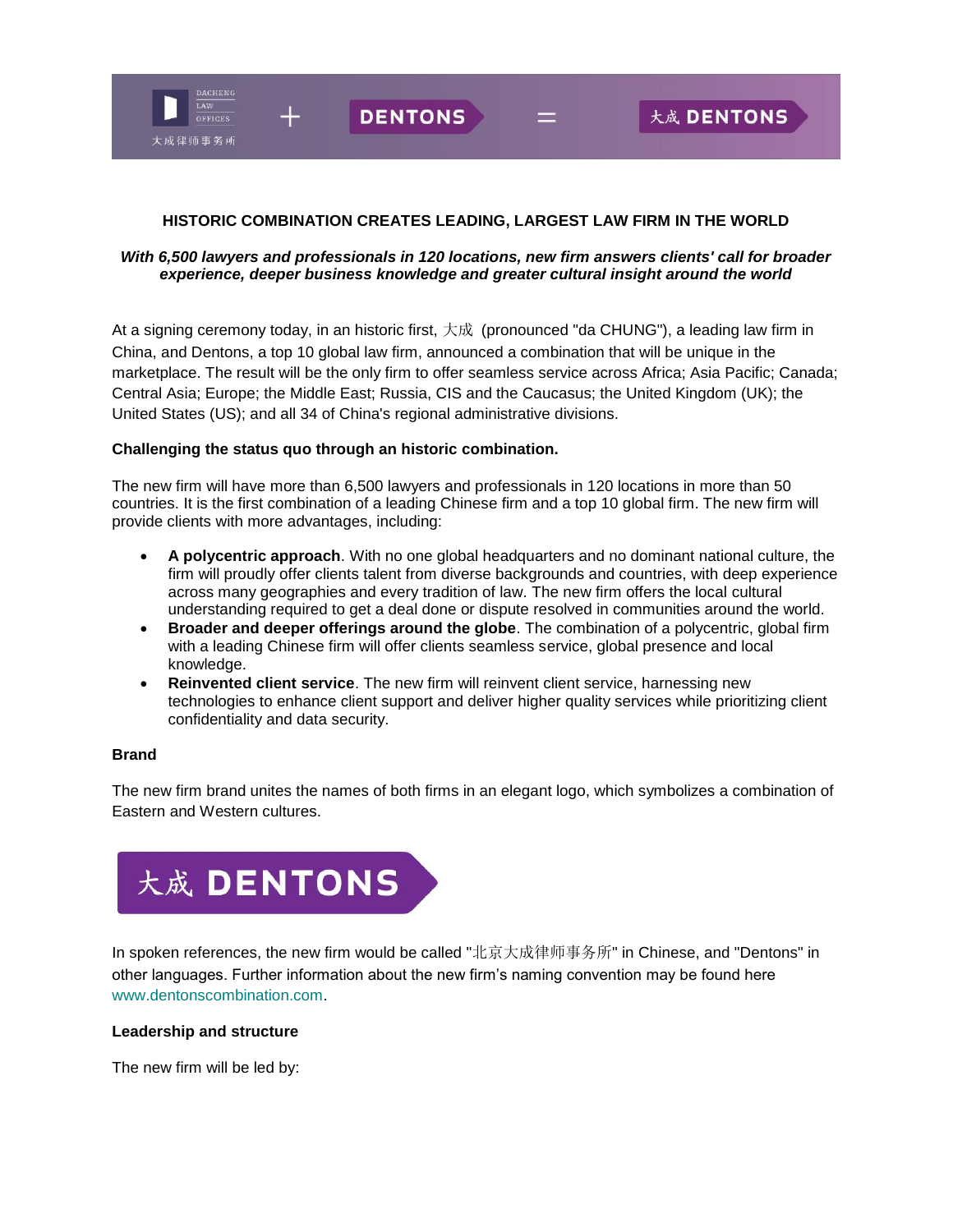- **Peng Xuefeng**, the present Director and Founding Partner of 大成, and Chairman of the standing committee of 大成, will be the Chairman of the Global Board and the Chairman of the Global Advisory Committee of the new firm.
- **Joe Andrew**, currently the Global Chairman of Dentons, will be the Global Chairman of the new firm.
- **Elliott Portnoy**, currently the Global Chief Executive Officer of Dentons, will be the Global Chief Executive Officer of the new firm.

"This combination between the premier law firms of China and the West is truly the first of its kind. Our new firm will serve as a highly integrated platform for efficient legal services, and build bridges that facilitate cooperation and exchange for Chinese and Western clients alike. We will help our clients navigate the most complex legal and business environments worldwide, providing unique professional legal services. Together, we are taking an unprecedented step forward in our profession--a groundbreaking milestone in the history of international law firms," Peng said.

Andrew commented, "With more lawyers in more places where our clients do business, this combination is not about being the largest law firm in the world it is about understanding what our clients need and delivering it. As the only big 10 firm not headquartered in the US or UK, our polycentric approach reflects how the global economy has fundamentally changed and the legal profession must change with it." Andrew will be the Global Chairman of the new firm.

"With the largest and fastest growing economy in the world, the attraction of China to our clients is strong. All of our competitors are looking East," said Portnoy. "By uniting East and West in one firm—not merely through a few offices in large cities, but with a deep presence across China—we can provide Chinese businesses with global ambitions and international clients with interests inside China a reach and depth that simply can't be found elsewhere." Portnoy will be the Global Chief Executive Officer of the new firm.

The new firm will have five regions—Asia, Canada, Europe, the UK and the Middle East (UKMEA), and the US—each led by a regional chief executive officer. A 19-member Global Board—comprised of 14 members from Dentons, and five from 大成—will include representation from each region, and a Global Advisory Committee will be comprised of all members of each region's board. The new firm would be structured as a Verein, a structure common among the world's top global law firms.

# **About** 大成

Founded in 1992, 大成 is one of the first and largest law firms in China. 大成 is home to more than 4,000 licensed attorneys and professionals worldwide. Headquartered in Beijing, 大成 has more than 51 branches and offices, enabling the firm to offer seamlessly integrated legal services to its clients on a global basis.

大成 and its lawyers have earned numerous outstanding honors and awards through years, including being named "Outstanding National Law Firm" by the All China Lawyers Association for several consecutive years, holding the top spot on *Asian Legal Business*' "ALB 50: Asia's Largest Law Firms" and being named number one on *The Asia Lawyer'*s 2015 "The Asia 50" and "The China 20" list.

## **About Dentons**

Dentons is a global law firm driven to provide clients a competitive edge in an increasingly complex and interconnected world. A top 20 firm on the Acritas 2014 Global Elite Brand Index, Dentons is committed to challenging the status quo in delivering consistent and uncompromising quality in new and inventive ways. With a legacy of legal experience that dates back to 1742, Dentons was formed by the combination of international law firm Salans LLP, Canadian law firm Fraser Milner Casgrain LLP (FMC) and international law firm SNR Denton. Dentons' clients now benefit from approximately 2,600 lawyers and